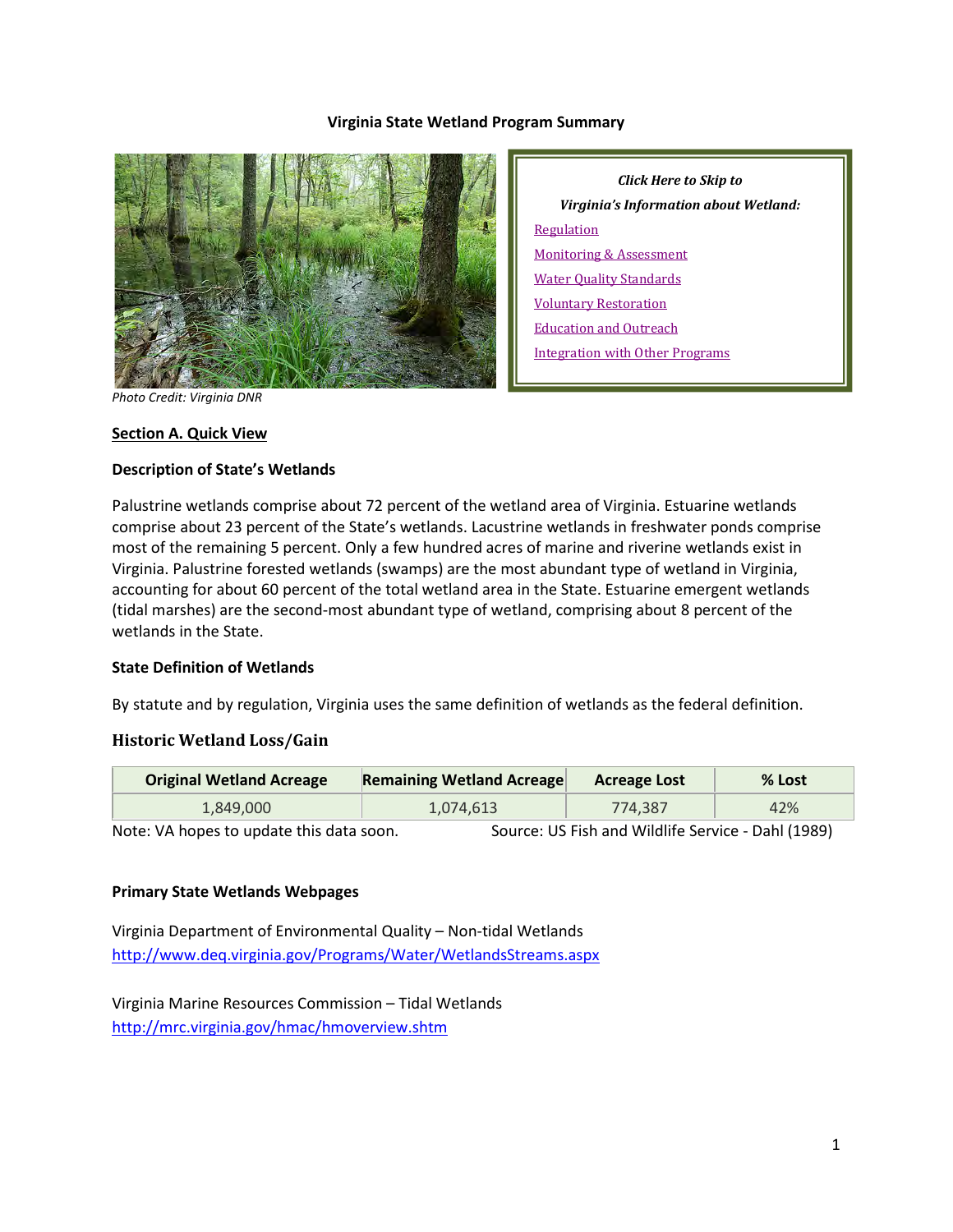## **State Wetland Program Plan**

*Comprehensive Wetland Program Plan for the Commonwealth of Virginia*  [http://water.epa.gov/type/wetlands/upload/virginia\\_wpp.pdf](http://water.epa.gov/type/wetlands/upload/virginia_wpp.pdf) The state is in the process of updating its wetland plan (expected Fall 2015)

## **No Net Loss/Net Gain Goal**

Section 62.1-44.15:5 of the Code of Virginia, relating to wetlands, mandates by statute that the Commonwealth implement a nontidal wetlands regulatory program to achieve no net loss of existing wetland acreage and function, (not linear footage) and to develop voluntary and incentive based programs to achieve a net resource gain in wetlands. This mandate is reflected in the VWPP Regulation (9 VAC 25-210) and for tidal wetlands and VMRC regulation in Section 28.2-1300 Code of VA and 4 VAC 20 et seq. In addition, Virginia is a signatory to the 2000 (the latest agreement was 2014) Chesapeake Bay Agreement, which states that the signatories' regulatory programs must achieve a no net loss of existing wetland acreage and function.

## **State Resources for Wetland Work**

| <b>State</b><br><b>Name</b> | Core element #1:<br><b>Regulation</b> | <b>Core Element #2:</b><br><b>Monitoring and</b> | <b>Core Element #3:</b><br><b>Wetland Water</b> | <b>Core Element #4:</b><br>Voluntary |
|-----------------------------|---------------------------------------|--------------------------------------------------|-------------------------------------------------|--------------------------------------|
|                             |                                       | <b>Assessment</b>                                | <b>Quality Standards</b>                        | Wetland                              |
|                             |                                       |                                                  |                                                 | <b>Restoration</b>                   |
| <b>Agency</b>               | Virginia Department of                | Virginia Department                              | Virginia                                        |                                      |
|                             | <b>Environmental Quality</b>          | of Environmental                                 | Department of                                   |                                      |
|                             |                                       | Quality                                          | Environmental                                   |                                      |
|                             |                                       |                                                  | Quality                                         |                                      |
| Source(s)                   | Unknown                               | Federal grants                                   | Unknown                                         |                                      |
| <b>Amount</b>               | Unknown                               | Unknown                                          | Unknown                                         |                                      |
| <b>Staffing</b>             | 32 FTE Across                         | (32 FTE Across                                   | (32 FTE Across                                  |                                      |
|                             | Core Elements 1-3                     | Core Elements 1-3)                               | Core Elements 1-3)                              |                                      |
| <b>Agency</b>               | Virginia Marine                       | Virginia Marine                                  |                                                 |                                      |
|                             | <b>Resources Commission</b>           | <b>Resources</b>                                 |                                                 |                                      |
|                             |                                       | Commission                                       |                                                 |                                      |
| Source(s)                   | Unknown                               | Unknown                                          |                                                 |                                      |
| <b>Amount</b>               | Unknown                               | Unknown                                          |                                                 |                                      |
| <b>Staffing</b>             | Unknown                               | Unknown                                          |                                                 |                                      |
| <b>Agency</b>               | Virginia Institute of                 |                                                  |                                                 |                                      |
|                             | <b>Marine Science</b>                 |                                                  |                                                 |                                      |
|                             | (scientific support as                |                                                  |                                                 |                                      |
|                             | needed)                               |                                                  |                                                 |                                      |
| Source(s)                   | Unknown                               |                                                  |                                                 |                                      |
| <b>Amount</b>               | Unknown                               |                                                  |                                                 |                                      |
| <b>Staffing</b>             | Ad hoc                                |                                                  |                                                 |                                      |

*Please note that VDEQ does not have separate budget and staffing information by element*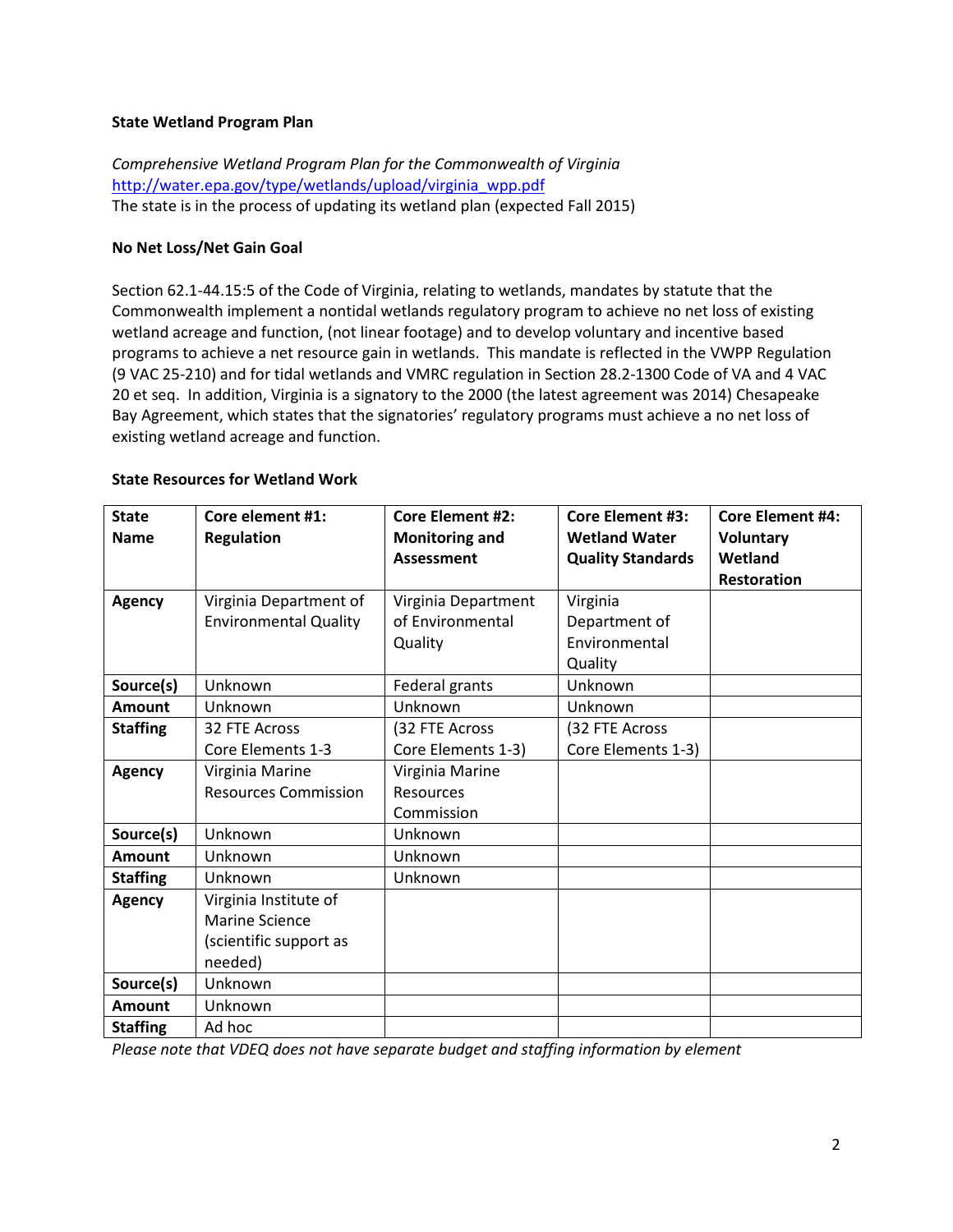### **State Permitting Fees**

| <b>State Permitting Fee</b> | <b>Non-Tidal</b> | Tidal                  |
|-----------------------------|------------------|------------------------|
| Yes/No                      | YES              | YES                    |
| Amount (range)              | \$0-\$60,000     | Application fee ~\$100 |
| Agency                      | <b>VDEQ</b>      | VMRC                   |

#### **Innovative Features**

- The Nontidal Wetlands Act, passed by the Virginia General Assembly in 2000, has allowed Virginia to regulate impacts to all wetlands within the state, including those that may not currently be under federal jurisdiction.
- Forthcoming WETCAT wetland condition assessment tool (in final testing phase). This tool allows comparisons with different wetland polygons. Supports efforts to avoid and minimize, site development, cumulative/secondary impact analysis, and allows tie-in with impaired waters work. The state has been working on developing WETCAT for the last 8 years.
- Virginia DEQ and the Corps Norfolk District Office also have a model stream evaluation tool. The *Unified Stream Methodology (*USM) can be downloaded from the following site: [\(http://www.deq.virginia.gov/Portals/0/DEQ/Water/WetlandsStreams/USMFinal\\_01-18-07.pdf\)](http://www.deq.virginia.gov/Portals/0/DEQ/Water/WetlandsStreams/USMFinal_01-18-07.pdf)

#### **Models and Templates**

• In 2002 the General Assembly passed a voluntary certification program for professional wetland delineators, effective July 2004, and expanded the Board of Certified Soil Scientists to include wetland professionals, thus forming the Board of Certified Soil Scientists and Wetland Professionals.

## <span id="page-2-0"></span>**Section B. Regulation**

## **How are Wetlands Regulated in Virginia?**

The State of Virginia implement state-wide policy for wetlands and streams and have jurisdiction over all surface waters (including wetlands) in the Commonwealth of Virginia. Authority to enact Virginia Water Protection (VWP) permit regulations is given by [§ 62.1-44.15:20](http://lis.virginia.gov/cgi-bin/legp604.exe?000+cod+62.1-44.15C20) of the Code of Virginia. The over-arching regulation for the permit program is the Virginia Water Protection (VWP) Permit Program Regulation (9 VAC 25-210). Through the VWP permit program, OWSP regulates water withdrawal, excavation, filling, or activities that affect the biological, chemical or physical properties of surface waters (including streams, lakes and wetlands). The VWPP can serve as the Section 401 certification of a federal permit or as a state permit when no federal permit is required.

*Non-Tidal Wetlands:* The Department of Environmental Quality (DEQ) implements the Virginia Water Protection Permit Program, which is responsible for Section 401 Certification process for both tidal and nontidal impacts permitted under Section 404 of the Clean Water Act. DEQ can provide Section 401 Certification by either issuing a Virginia Water Protection individual or general permit or by certifying U.S. Army Corps of Engineers nationwide or regional permits. In 2000, the General Assembly removed the dependence of the State nontidal wetlands program on the issuance of a Federal permit, thus enabling DEQ to use the Virginia Water Protection Permit Program to regulate activities in wetlands. Such activities as certain types of excavation in wetlands and fill in isolated wetlands (which may not be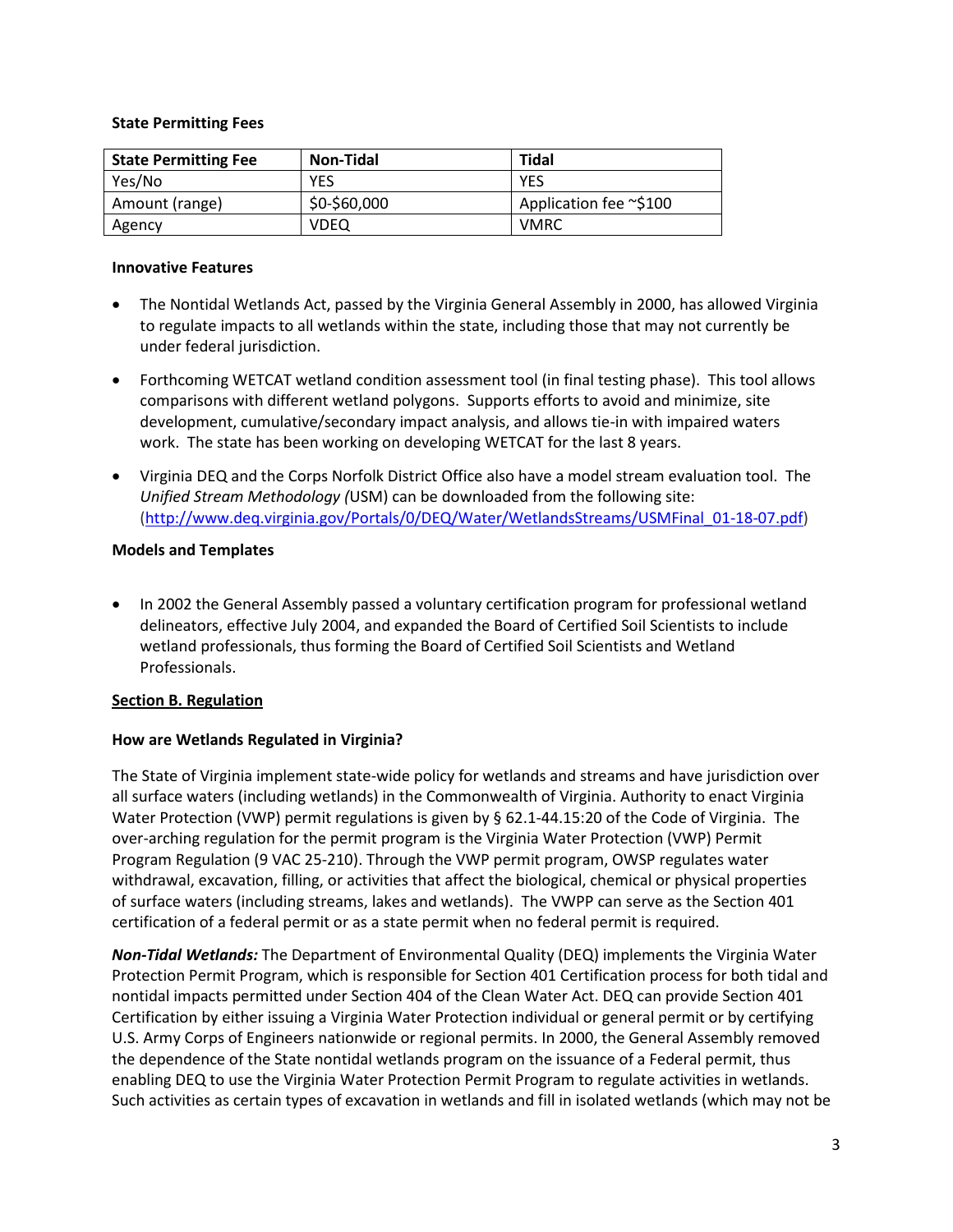under Federal jurisdiction) were added to the activities already regulated through the Section 401 Certification process. The state does a large amount of upfront work with permit applicants to ensure environmental protection and does not deny many permits as a result.

*State Programmatic General Permit:* The U.S. Army Corps of Engineers Norfolk District issued a modified state program general permit on June 1, 2007. The modified 07-SPGP-01 became effective on June 1, 2007 which was reissued in 2012

[\(http://www.deq.virginia.gov/Programs/Water/WetlandsStreams/Permits/SPGP.aspx\)](http://www.deq.virginia.gov/Programs/Water/WetlandsStreams/Permits/SPGP.aspx), and may be used for certain residential, commercial, and institutional development activities and linear transportation projects. The projects must be below applicable wetland and stream impact thresholds and meet all other limitations and conditions of the SPGP.

*Tidal Wetlands:* Impacts to tidal wetlands, including vegetated tidal wetlands and non-vegetated shoreline between mean low and mean high water, are regulated under the Virginia Tidal Wetlands Act (Title 28.2, Chapter 13 of the Code of Virginia) enacted in 1972 and revised in 1982. The Virginia Marine Resources Commission has responsibility for issuing tidal wetlands permits under Chapters 12 and 13 of Title 28.2 of the Code of Virginia. While Chapter 12 activities permitted by Virginia Marine Resources Commission may require a separate Virginia Water Protection permit, Chapter 13 activities only require a separate Virginia Water Protection permit if § 401 Certification is required. DEQ provides the 401 Certification through issuing a Virginia Water Protection permit. In some instances when a Corps nationwide or regional permit is also issued on the same Chapter 12 or 13 activities permitted by Virginia Marine Resources Commission, DEQ may provide the § 401 Certification through a letter agreement, concurring that the U.S. Army Corps of Engineers permit conditions meet State regulatory goals, or waive the requirement for a Virginia Water Protection permit altogether.

The State provides citizens with access to *A Public Guide to the Wetland Permitting Process in Virginia:* <http://www.deq.virginia.gov/Portals/0/DEQ/Water/WetlandsStreams/PublicGuideRevised2012.pdf> **Wetland Delineation**

| <b>Delineation Guidance</b> | Yes | No | <b>Detail</b>                                           |
|-----------------------------|-----|----|---------------------------------------------------------|
| Use State's Own Method      |     | Χ  | However, the state does have the statutory authority to |
|                             |     |    | create its own delineation method                       |
| Use Corps' 1987 Manual and  | χ   |    |                                                         |
| <b>Regional Supplement</b>  |     |    |                                                         |
| Other (Please describe)     |     | v  |                                                         |

## **Evaluation Methodology**

- Virginia generally accepts any peer-reviewed water quality assessment that looks at function, water quality and habitat.
- The most commonly used tool is the state's new WETCAT Wetland Condition Assessment Tool (forthcoming; in final testing phase). This tool allows comparisons with different wetland polygons. Supports efforts to avoid and minimize, site development, cumulative/secondary impact analysis, and allows tie-in with impaired waters work. The state has been working on developing WETCAT for the last 8 years.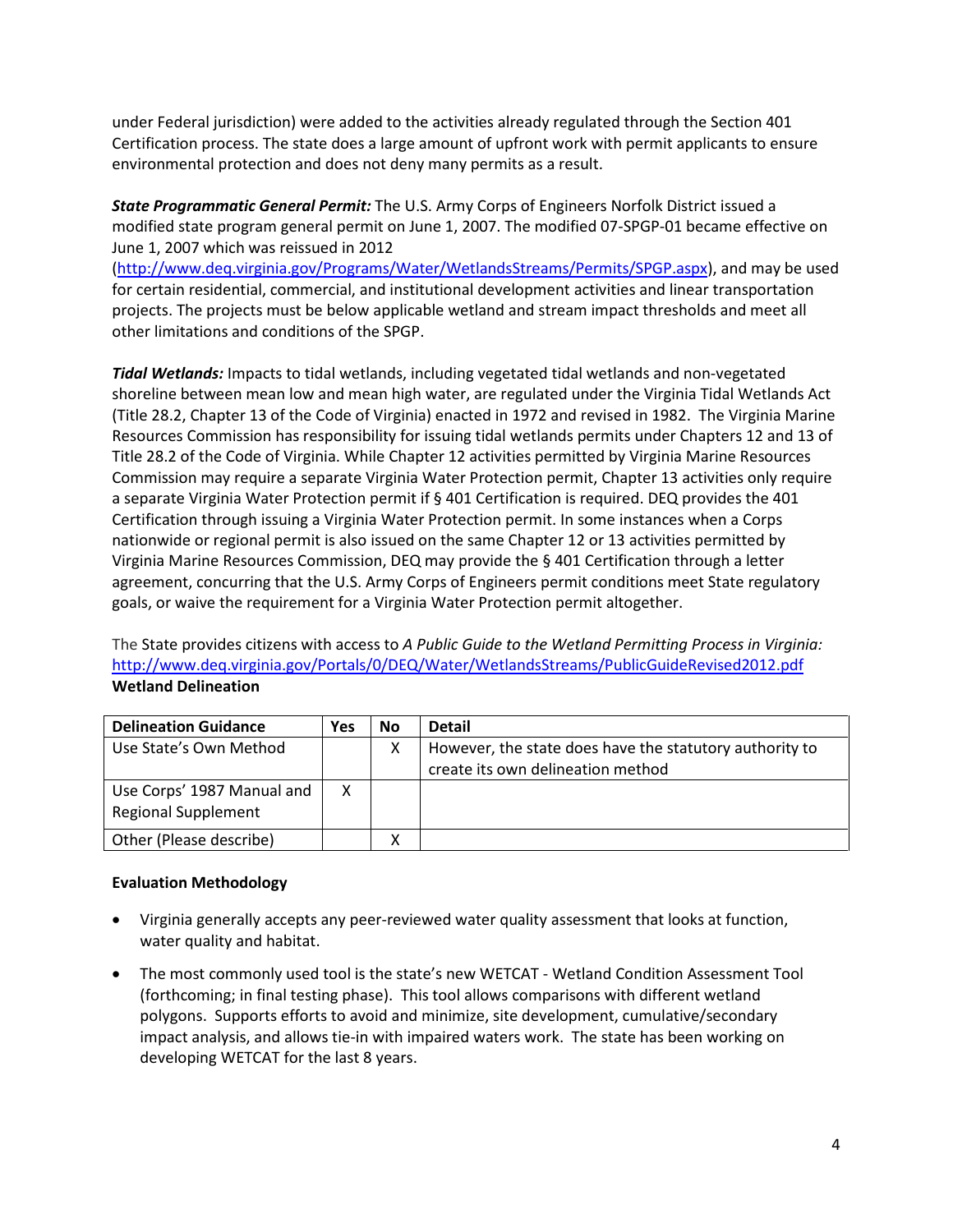- DEQ worked with botanical experts and wetland scientists from various regions of Virginia to develop a *Floristic Quality Assessment Index* (FQAI) to be used as a qualitative indicator of a wetland's relative condition.
- Virginia also has a carefully crafted model stream evaluation tool. The *Unified Stream Methodology (USM)* [\(http://www.deq.virginia.gov/Portals/0/DEQ/Water/WetlandsStreams/USMFinal\\_01-18-](http://www.deq.virginia.gov/Portals/0/DEQ/Water/WetlandsStreams/USMFinal_01-18-07.pdf) [07.pdf\)](http://www.deq.virginia.gov/Portals/0/DEQ/Water/WetlandsStreams/USMFinal_01-18-07.pdf) provides a method to rapidly assess what the stream compensation requirements would be for permitted stream impacts and the amount of "credits" obtainable through implementation of various stream compensation practices.

## **Exempted Activities**

Virginia's exemptions are comparable to the federal exemptions. For a list of activities exempt from the requirement for a VWPP, but may require other permits under state and federal law, go to: <http://register.dls.virginia.gov/details.aspx?id=2379>

# **Special Provisions for Agriculture and Forestry**

State exemptions for agriculture and silviculture follow the federal exemptions.

# **Penalties and Enforcement**

The Commonwealth of Virginia is responsible, through its agencies, for enforcement of permits for tidal and nontidal wetland activities, and can assess both civil and criminal penalties. Enforcement is handled in a different division of VDEQ than the division that houses the Wetland Program. The state offers guidance through its *Civil Enforcement Manual*:

<http://www.deq.virginia.gov/Programs/Enforcement/Laws,Regulations,Guidance.aspx>

The vast majority of enforcement actions are resolved voluntarily. Most minor wetlands infractions are resolved informally by means of a Request for Corrective Action or Warning Letter issued by DEQ to the alleged violator, or by a Letter of Agreement signed by DEQ and the alleged violator.

For more serious wetlands violations, DEQ issues a Notice of Violation (NOV) to the alleged violator. In most cases, NOVs are resolved by a Consent Order entered into between DEQ, on behalf of the State Water Control Board, and the alleged violator, subject to the approval of the Board. Wetland violators can be subject to a civil penalty of up to \$25,000 per day per violation under State Water Control Law (§ 62.1-44.32).

# **Permit Tracking**

DEQ maintains a regulatory permitting database (CEDS) from which data is retrieved to develop all or part of approximately nine internal and external, periodic reports. Information developed for the reports may include permitting actions, the time it takes to complete those actions, waters impacts, and the compensatory mitigation that may be required for impacts. Data here is related to the activities in surface waters that are regulated by DEQ's Virginia Water Protection (VWP) Permit Program. VDEQ is currently modernizing the database to include all DEQ regulatory programs.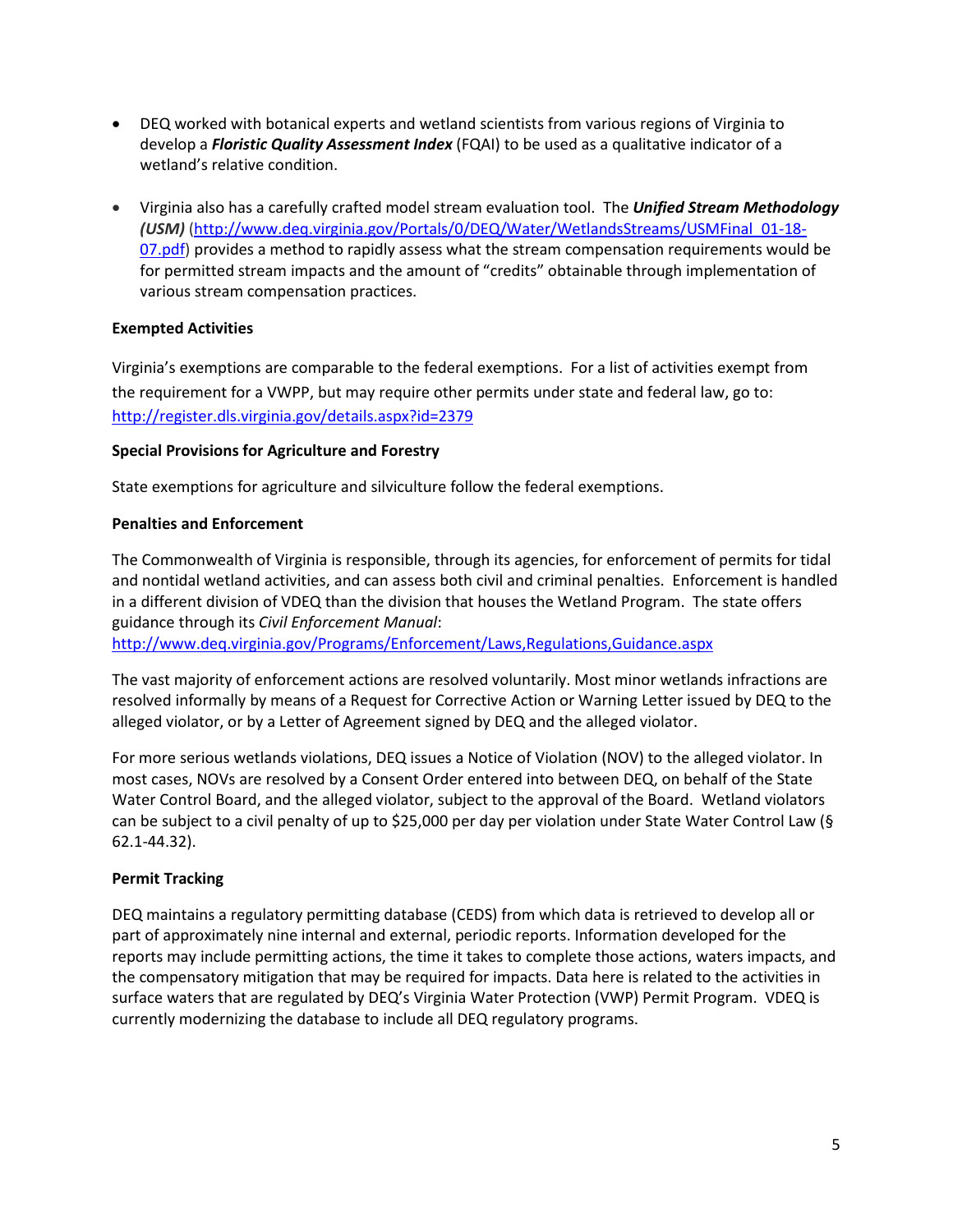#### **State General Permit (statewide vs. regional coverage)**

| <b>Permit Coverage</b>         | Yes | <b>No</b> | <b>Detail (Type of Permit)</b>         |
|--------------------------------|-----|-----------|----------------------------------------|
| <b>Regional General Permit</b> | Χ   |           | Corps has 5-7 regional general permits |
| Statewide General Permit       | Χ   |           | SPGP administered by DEQ               |

*Description:* In November 2002, the Corps' Norfolk District put into effect a State Programmatic General Permit (SPGP-01) for wetlands and stream impacts from development and transportation projects, and suspended NWP 39 and the nontidal portion of NWP 14. The permit has been reviewed and reissued periodically since that time. Under the SPGP-01, the Commonwealth has the primary responsibility for issuance of development permits for impacts less than one-half acre; the Corps has a 15-day review for permits for impacts between one-half to one acre; and transportation permits for impacts less than onethird

acre. [\(http://www.deq.virginia.gov/Programs/Water/WetlandsStreams/PermitsFeesRegulations.as](http://www.deq.virginia.gov/Programs/Water/WetlandsStreams/PermitsFeesRegulations.aspx) [px\)](http://www.deq.virginia.gov/Programs/Water/WetlandsStreams/PermitsFeesRegulations.aspx)

## **Assumption of 404 Powers**

| <b>Assumption Status</b>         | Yes | No | <b>Detail</b>                                                                                                                                                        |
|----------------------------------|-----|----|----------------------------------------------------------------------------------------------------------------------------------------------------------------------|
| Assumed                          |     | ⋏  |                                                                                                                                                                      |
| <b>Working Toward Assumption</b> |     | ⋏  |                                                                                                                                                                      |
| <b>Explored Assumption</b>       |     |    | The state has informally reviewed the possibility of<br>assuming the program (2004 and 2012). A joint study by<br>DEQ and VGA determined that the cost was too high) |

## **Joint Permitting**

The permit process for both tidal and nontidal wetlands relies on a Joint Permit Application (JPA) which receives independent and concurrent review by local wetlands boards, VMRC, DEQ and the U.S. Army Corps of Engineers (Corps), as appropriate.

## **Special Area Management Plans and Advanced Identification Plans**

Virginia Department of Environmental Quality (VDEQ) works with localities within Tidewater Virginia to set up protection ordinances within the Chesapeake Bay area. Resource Protection Areas (RPAs) are established in each locality and consist of tidal water and wetlands, non-tidal perennial tributaries and their adjacent non-tidal wetlands, and a 100-foot landward buffer. In general only water dependent development and redevelopment can take place in RPAs, as specified by each locality's ordinances. Wetlands not identified above, as well as other environmentally sensitive areas, are included in Resource Management Areas which can be developed under certain restrictions.

Special Area Management Plans have been developed for certain areas within Virginia's Coastal Zone. These are managed by VDEQ's Coastal Program.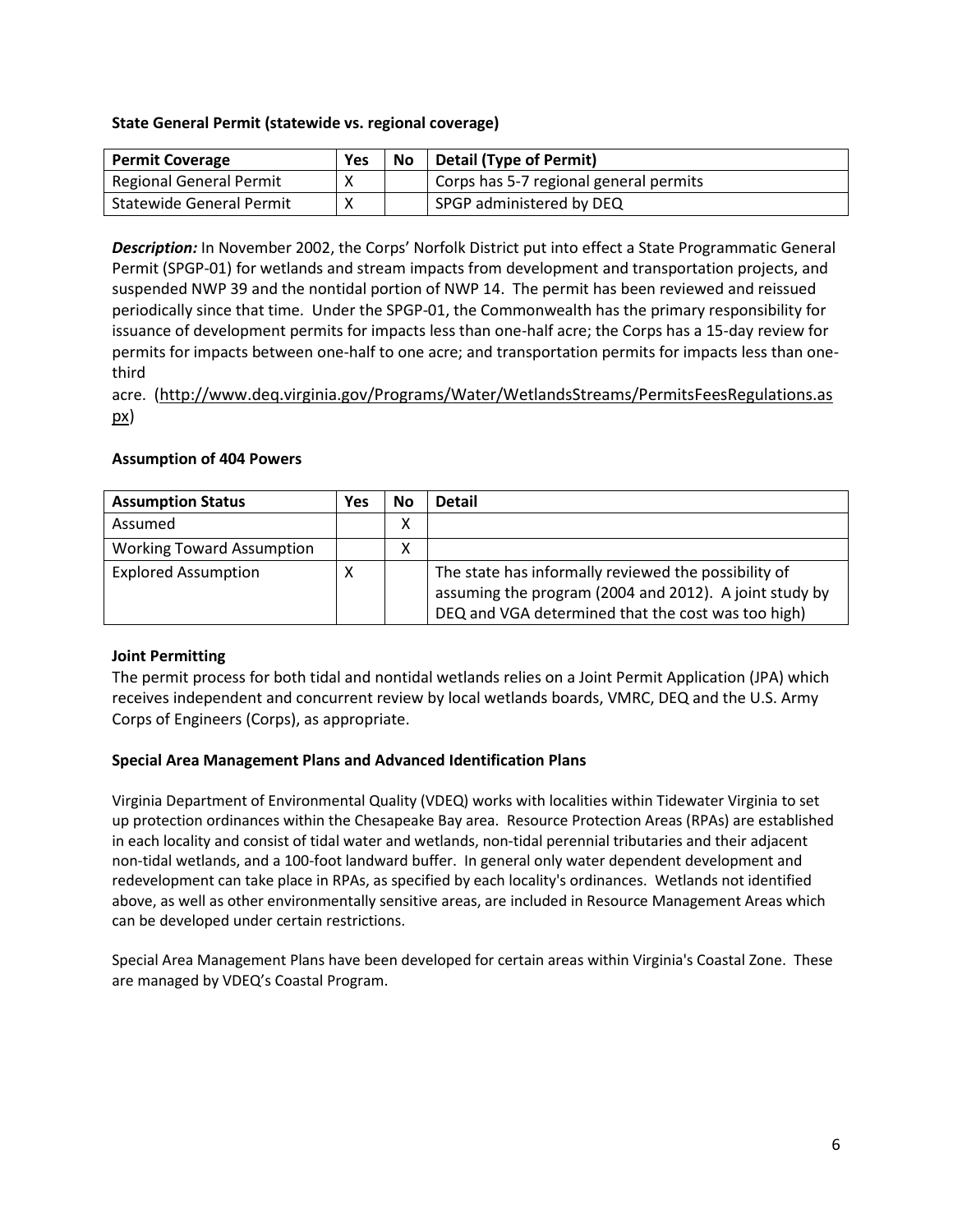# **Buffer Protections**

The 2000 Virginia General Assembly enacted the *Riparian Buffer Tax Credit* to provide a nonrefundable tax credit for voluntary actions to:

- Individuals, S-Corporations or Partnerships; Estates and Trusts are not eligible for this tax credit, but Family Partnerships and Limited Liability Corporations are eligible.
- owning land on which timber is harvested,
- which abuts a waterway,
- and who forbears timber harvesting on certain portions of the land for 15 consecutive years.

The Virginia Department of Forestry managed the tax credit program. The amount of the credit is equal to 25% of the value of the timber retained as a buffer up to \$17,500. The buffer must be at least 35 feet wide and no more than 300 feet and be intact for 15 years. The applicant must have a Stewardship Plan for the tract to qualify. A separate application must be completed for each tract. For more information: <http://www.dof.virginia.gov/tax/credit/riparianbuffer/index.htm>

# **Mitigation Policy**

Virginia's Nontidal Wetland Act states that "[p]ermits shall address avoidance and minimization of wetland impacts to the maximum extent practicable." Further, "permits [issued for impacting nontidal wetlands] shall contain requirements for compensating impacts on wetlands. Such compensation requirements shall be sufficient to achieve no net loss of existing wetland acreage and functions, and may be met through wetland creation or restoration, purchase or use of mitigation bank credits…or contributing to a fund that is approved by the [State Water Control] Board and is dedicated to achieving no net loss of wetland acreage and functions. When utilized in conjunction with creation, restoration or mitigation bank credits, compensation may incorporate (i) preservation or restoration of upland buffers adjacent to wetlands or other state waters or (ii) preservation of wetlands."

In Virginia, compensatory mitigation may include:

- Purchase or use of wetland mitigation bank credits at a DEQ-approved mitigation bank
- Contributing to a DEQ-approved in-lieu fee fund
- Wetland creation or restoration
- Stream restoration (see the Unified Stream Methodology below)
- Preservation of existing wetland and streams, when utilized in conjunction with creation, restoration, or mitigation bank credits
- Preservation or restoration of upland buffers adjacent to surface waters, when utilized in conjunction with creation, restoration, or mitigation bank credits

Virginia uses the following general compensation ratios (alternative ratios may be required by DEQ for activities permitted under a VWP individual permit):

- 2 acres compensation for each 1 acre of impact (2:1) for forested wetland impacts
- 1.5:1 for scrub-shrub wetland impacts
- 1:1 for emergent wetland impacts
- project-specific ratios for other surface water impacts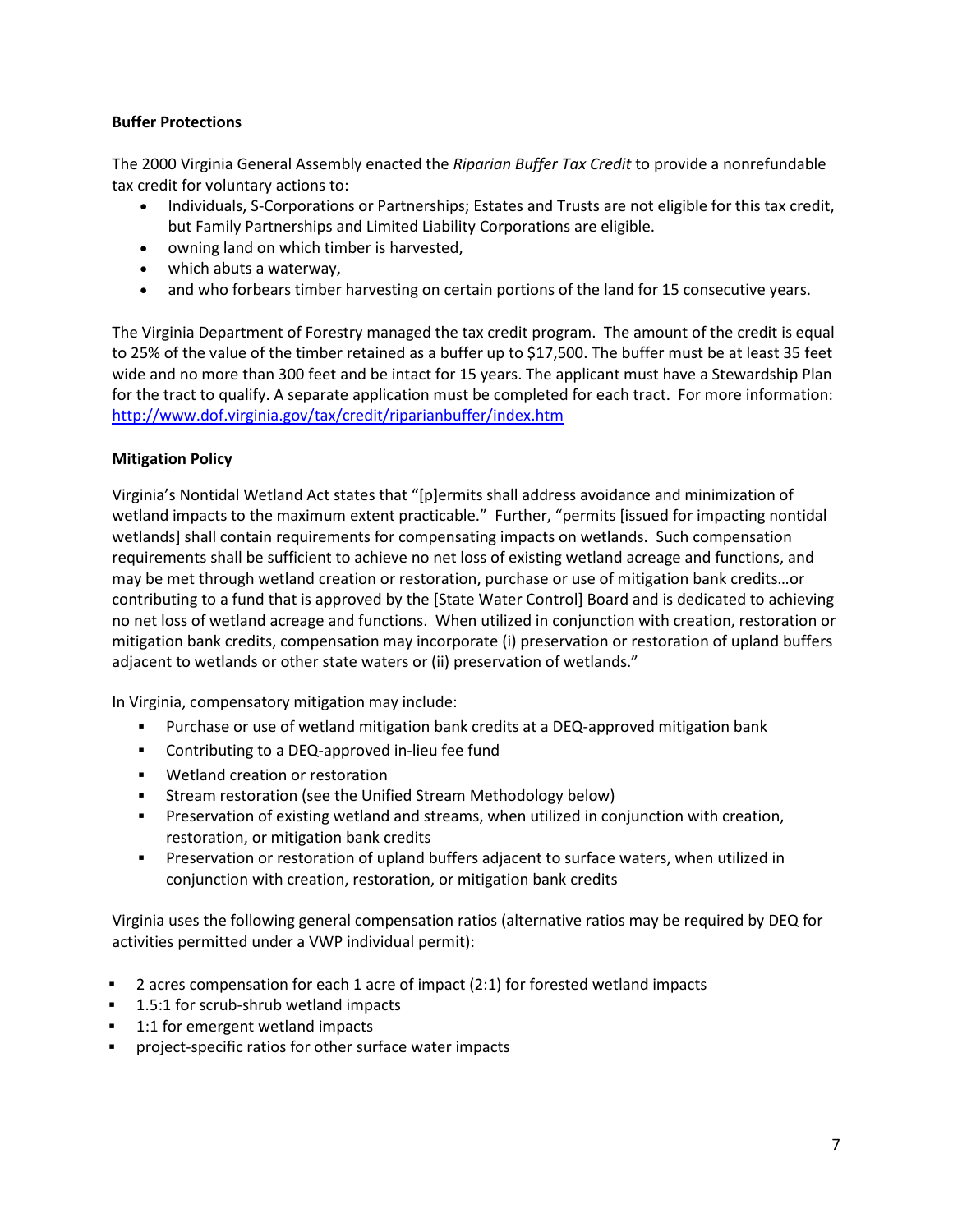The Virginia Aquatic Resources Trust Fund (currently managed by The Natura Conservancy) is a mitigation program which acquires stream and wetland conservation projects throughout Virginia in order to compensate for impacts to streams and wetlands permitted by state and federal regulatory agencies. The Trust Fund is dedicated to replacing the greatest value in terms of acreage and function, while providing a specific emphasis on protecting Virginia's rare plants, animals, and natural communities. Click the link for more information:

[http://www.nature.org/ourinitiatives/regions/northamerica/unitedstates/virginia/explore/the-virginia-aquatic](http://www.nature.org/ourinitiatives/regions/northamerica/unitedstates/virginia/explore/the-virginia-aquatic-resources-trust-fund-home.xml)[resources-trust-fund-home.xml](http://www.nature.org/ourinitiatives/regions/northamerica/unitedstates/virginia/explore/the-virginia-aquatic-resources-trust-fund-home.xml) 

### **Mitigation Database**

Permitted wetland losses and wetland compensation for those losses are tracked through DEQ's permit database by latitude/longitude and HUC. The state has a searchable database that will report on tidal and nontidal wetland gains/losses by watershed in WETCAT. The state also relies on the RIBITS database for management of data on the state's mitigation banks.

#### <span id="page-7-0"></span>**Section C. Monitoring and Assessment**

#### **Agency Responsible for Wetland Monitoring and Assessment**

Virginia's wetland monitoring and assessment program is being implemented through a cooperative agreement between DEQ and the Center for Coastal Resources Management at the Virginia Institute of Marine Science (CCRM) using funds awarded through EPA's Wetland Program Development Grants to continue these efforts. For more information about these monitoring and assessment activities, visit the DEQ Wetland Monitoring and Assessment webpage at:

<http://www.deq.virginia.gov/Programs/Water/WetlandsStreams/MonitoringAssessmentStrategy.aspx>

## **Mapping/Inventory**

The National Wetlands Inventory (NWI) maps have been updated using the new classification system for most of Virginia. GIS mapping has been prepared for coastal wetlands by the VIMS.

## **State Wetland Mapping Public Portal**

The WETCAT tool will provide public access to state wetland maps in the near future.

## **Wetland Classification and Assessment**

Virginia relies on the Cowardin wetland classification system. DEQ's Office of Wetland and Stream Protection (OWSP), in collaboration with the Virginia Institute of Marine Science (VIMS), has developed a wetland monitoring and assessment protocol to provide an ongoing assessment of the status of the Commonwealth's wetland resources and the success of both wetland regulatory and voluntary programs. This tool is called WETCAT.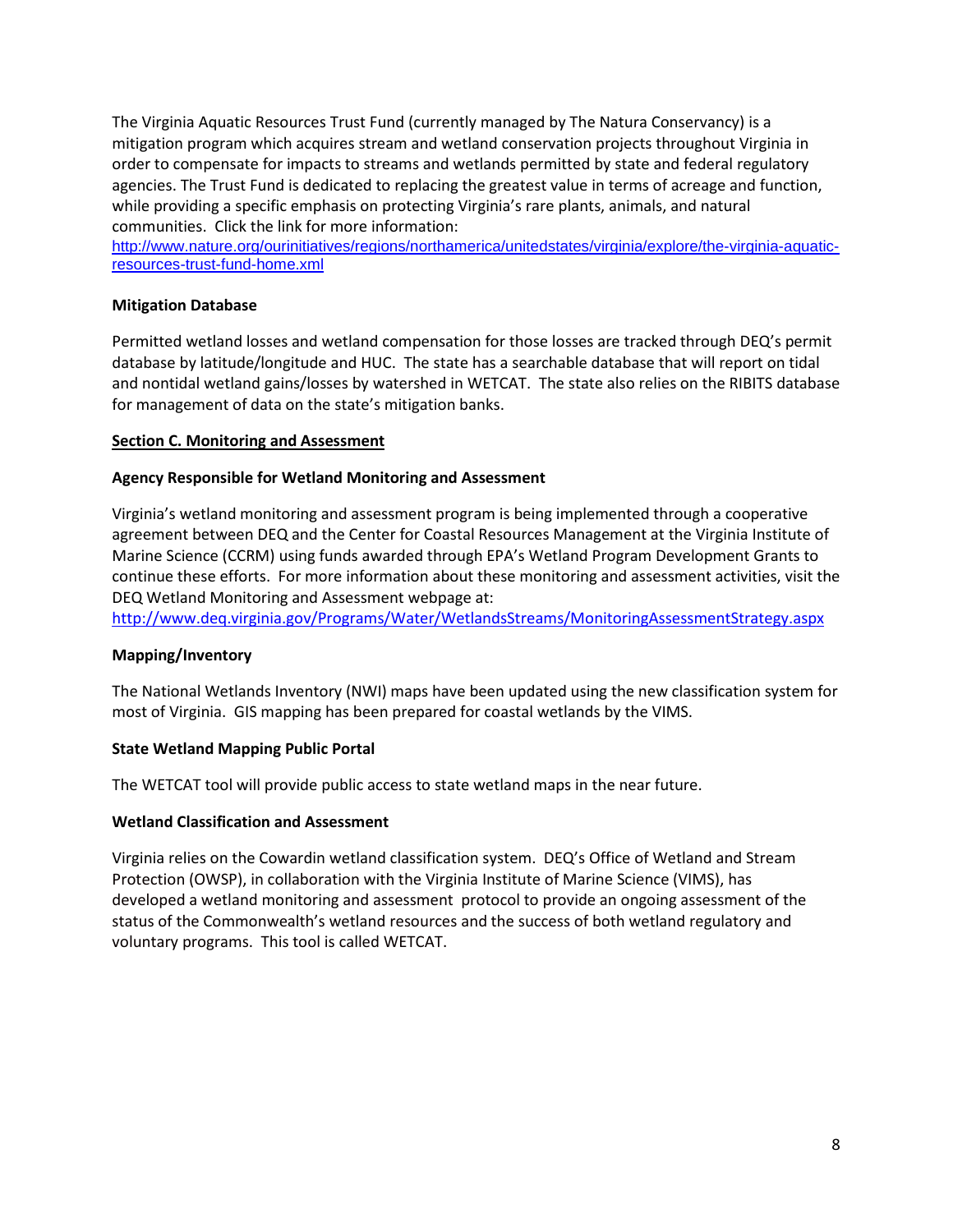WETCAT's assessment protocol consists of a three-tiered approach using comprehensive coverage of all mapped non-tidal wetlands to achieve a GIS based analysis of remotely sensed information (Level I). Level I scores wetland types based on the habitat and water quality stressors associated with surrounding land use types. Levels II and III are intended to calibrate and validate the model that is used for Level I analysis. For more information on WETCAT, go to:

[http://www.deq.virginia.gov/Programs/Water/WetlandsStreams/MonitoringAssessmentStrategy.asp](http://www.deq.virginia.gov/Programs/Water/WetlandsStreams/MonitoringAssessmentStrategy.aspx) [x](http://www.deq.virginia.gov/Programs/Water/WetlandsStreams/MonitoringAssessmentStrategy.aspx)

# **Statewide Wetland Monitoring Plan**

*Virginia Wetland and Stream Monitoring Strategy* <http://www.deq.virginia.gov/Programs/Water/WetlandsStreams/MonitoringAssessmentStrategy.aspx> Virginia is currently in the process of updating its monitoring and assessment strategy (expected Summer 2015).

# **Overall Wetland Gain and Loss Tracking System**

No. While Virginia DEQ is required to report on wetlands gains and losses for regulated non-tidal wetlands, other losses (and gains) are not tracked by this system. The Virginia Commission on Marine Resources also has a sepearte database that tracks tidal wetland losses.

## **Wetland Monitoring and Assessment Characteristics**

| Level    | None | Level 1 | Level 2 | <b>AVAL</b><br>---- |
|----------|------|---------|---------|---------------------|
| Virginia |      |         |         |                     |

| Type     | None | IBI | Condition*         | Functional |
|----------|------|-----|--------------------|------------|
| Virginia |      |     |                    | NO         |
|          |      |     | (The state uses an |            |
|          |      |     | IBI in Level 3)    |            |

\* The state focuses on measurement of condition (analogy provided: if the roof has a hole in it, it won't function well)

| Frequency | None | <b>Project Specific</b> | Ongoing |
|-----------|------|-------------------------|---------|
| Virginia  |      |                         |         |

#### **Participation in National Wetland Condition Assessment**

| NWCA Study Type                    | Yes | No |
|------------------------------------|-----|----|
| <b>National Study</b>              |     |    |
| <b>State Intensification Study</b> |     |    |

*Detail:* Work on the 2011 NWCA study was contracted out to Virginia Institute of Marine Sciences. Participation in the NWCA also allowed the state to run a test of their new WETCAT wetland assessment tool. For more information on Virginia's involvement with the NWCA contact Kirk Havens at VIMS.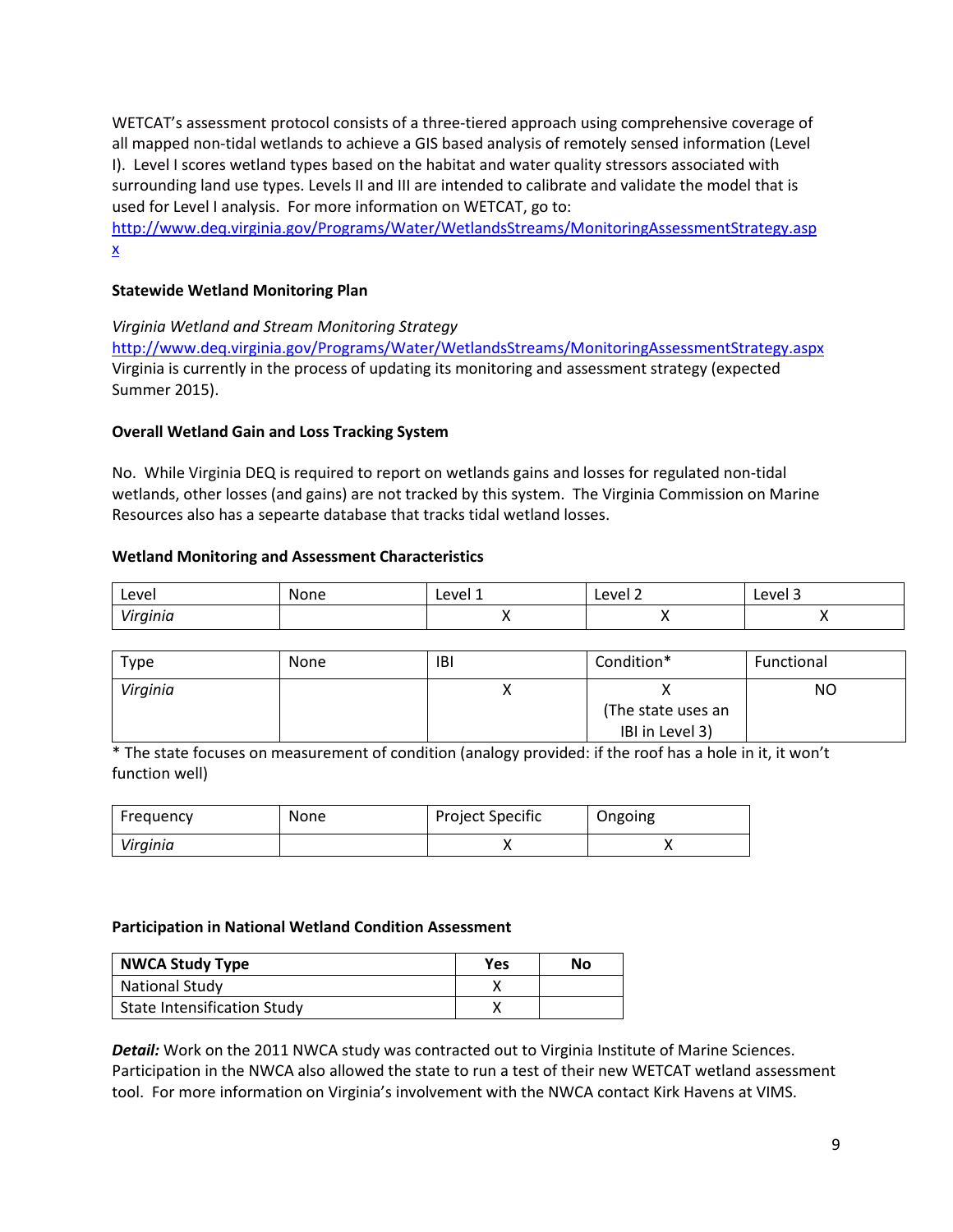## <span id="page-9-0"></span>**Section D. Water Quality Standards**

## **Wetland and Water Quality Standards**

| <b>Type</b>                                                                                                                                                                                   | <b>None</b> | <b>Use Existing</b><br><b>WQ</b><br><b>Standards</b> | <b>In Process</b> | Adopted | <b>Future</b><br><b>Direction</b>                                                    |
|-----------------------------------------------------------------------------------------------------------------------------------------------------------------------------------------------|-------------|------------------------------------------------------|-------------------|---------|--------------------------------------------------------------------------------------|
| <b>Wetland-specific</b>                                                                                                                                                                       |             | X                                                    |                   |         |                                                                                      |
| <b>Designated Uses</b><br>Narrative criteria<br>in the standards<br>to protect<br>designated<br>wetland uses<br>Numeric criteria in<br>the standards<br>based on wetland<br>type and location |             | X<br>X                                               |                   |         | May develop<br>narrative criteria<br>in the future;<br>dependent on<br>use of WETCAT |
| to protect the<br>designated uses                                                                                                                                                             |             |                                                      |                   |         |                                                                                      |
| Anti-degradation<br>policy includes<br>wetlands                                                                                                                                               |             | X                                                    |                   |         |                                                                                      |

*Description:*Virginia does not have narrative and numeric criteria specific to wetlands. Virginia does have Class VII Waters called swamp waters, which have a special D.O. standard. The state does have narrative water quality standards for all state waters, including wetlands have been adopted. The "free forms" are found in the general criteria and include substances attributable to industrial, sewerage or other waste that would interfere with the designated use of the waterbody. Numerical criteria for oxygen, pH and temperature assigned by waters class, toxicants, and for specific uses and certain water bodies are found in 9 VAC 25-260 *et seq*. The state is currently evaluating the correspondence with trends in water quality monitoring by gathering and analyzing monitoring data and other information that could become the basis of wetland quality standards. Water quality standards in Virginia include a special category (Class T) for swamp waters as low pH waters, with pH of 4/3 to 9 to avoid classification as impaired waters (wetland have naturally low pH levels).

# **Section E. Voluntary Wetland Restoration**

Virginia does not have a state-run voluntary wetland restoration program. However, a lot of voluntary restoration is occurring in the state and the state is involved in a number of these collaborative efforts.

- <span id="page-9-1"></span>• Restoration projects have been undertaken by groups such as The Nature Conservancy, the Chesapeake Bay Foundation, the Department of Defense, the Living River Restoration Trust (formerly, the Elizabeth River Project), and others.
- The Virginia Department of Game and Inland Fisheries (DGIF) has worked to facilitate and affect the voluntary creation and protection of significant acreage of non-tidal wetlands. This work focuses on wet soil management for migratory waterfowl (recreational hunting). This is a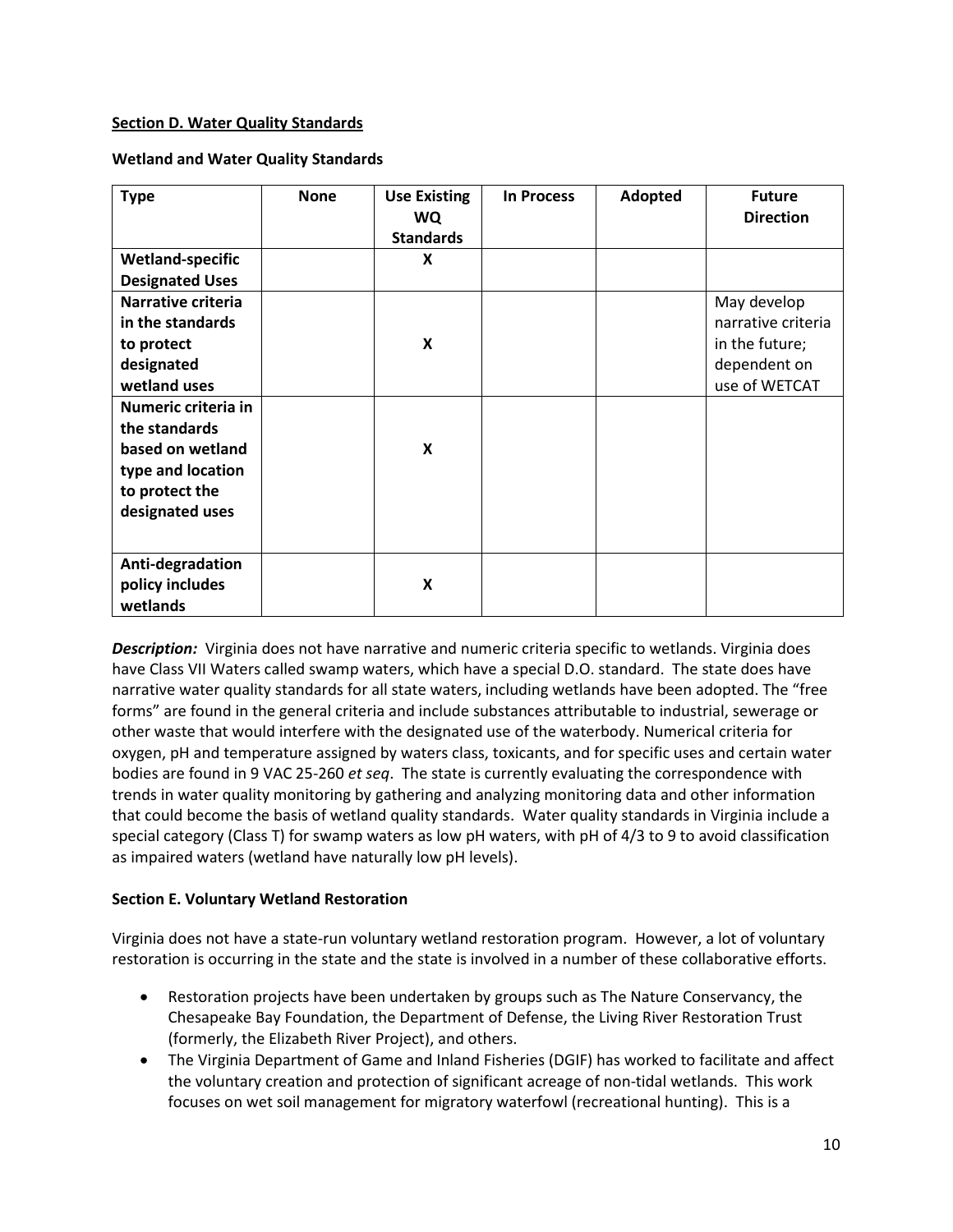waterfowl program that happens to restore wetlands to reach their goals, rather than being a wetland-focused effort. Contact David North at DGIF for more information.

• Most of the state's efforts have been on trying to track voluntary restoration, but the task has proved challenging. The following documents provides an overview of voluntary restoration activities in the state:

[\(http://www.deq.virginia.gov/Programs/Water/WetlandsStreams/LandownerResourcesVolunta](http://www.deq.virginia.gov/Programs/Water/WetlandsStreams/LandownerResourcesVoluntaryRestoration.aspx) [ryRestoration.aspx\)](http://www.deq.virginia.gov/Programs/Water/WetlandsStreams/LandownerResourcesVoluntaryRestoration.aspx)

# **Types of Voluntary Wetland Restoration Work Funded by the State:**

| <b>Type of Work</b>             | <b>YES</b> | <b>NO</b> | <b>Description</b>                               |
|---------------------------------|------------|-----------|--------------------------------------------------|
| Fund Wetland Restoration (may   |            | х         |                                                  |
| include easement agreements)    |            |           |                                                  |
| <b>Private Land Restoration</b> |            | X         | (Some is federally-funded, but not by the state) |
| <b>Public Land Restoration</b>  |            | х         |                                                  |
| <b>Technical Assistance</b>     |            |           |                                                  |
| Tax Incentives                  |            |           |                                                  |
| Other                           |            | x         |                                                  |

# **Voluntary Wetland Restoration Program Components**

| <b>Wetland Restoration Efforts</b>                                                                                 | Nothing in<br>the Works | <b>Planning</b> | <b>In Progress</b> | Mature/<br>Complete |
|--------------------------------------------------------------------------------------------------------------------|-------------------------|-----------------|--------------------|---------------------|
| Program has a set of restoration<br>goals                                                                          | N/A                     |                 |                    |                     |
| Coordinate with relevant<br>agencies that outline<br>restoration/protection goals and<br>strategies and timeframes | N/A                     |                 |                    |                     |
| Developed multi-agency body to<br>coordinate restoration/<br>protection efforts                                    | N/A                     |                 |                    |                     |
| Set restoration goals based on<br>agency objectives and available<br>information                                   | N/A                     |                 |                    |                     |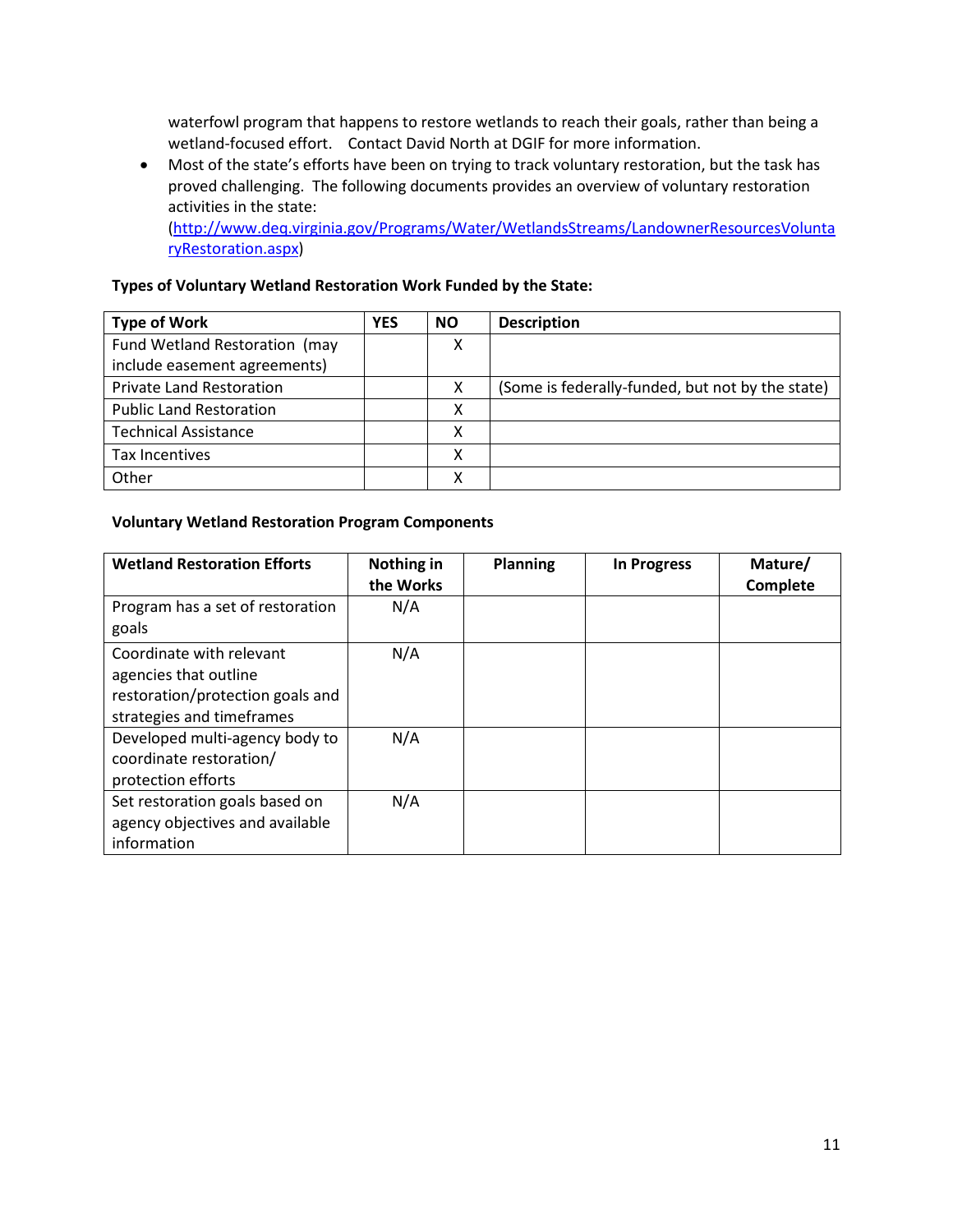## **Goals for Restoration Projects\***

| Goal                                    | <b>Yes</b> | <b>No</b> | <b>Description</b> |
|-----------------------------------------|------------|-----------|--------------------|
| No Net Loss                             | N/A        |           |                    |
| Reverse Loss/Net Gain                   | N/A        |           |                    |
| Nonpoint Source Pollution (NPS)/WQ      | N/A        |           |                    |
| <b>Total Maximum Daily Load (TMDLs)</b> | N/A        |           |                    |
| Habitat                                 | N/A        |           |                    |
| <b>Coastal Protection</b>               | N/A        |           |                    |
| <b>Floodwater Protection</b>            | N/A        |           |                    |
| Groundwater                             | N/A        |           |                    |
| Other (please describe)                 | N/A        |           |                    |

# **Landowner Guides and Handbooks to Assist with Voluntary Wetland Restoration Efforts**

- *Restoring Virginia's Wetlands: A Citizen's Toolkit (2005)* [http://www.deq.virginia.gov/Portals/0/DEQ/Water/WetlandsStreams/restoringvawetlandstoolkit.p](http://www.deq.virginia.gov/Portals/0/DEQ/Water/WetlandsStreams/restoringvawetlandstoolkit.pdf) [df](http://www.deq.virginia.gov/Portals/0/DEQ/Water/WetlandsStreams/restoringvawetlandstoolkit.pdf)
- *[Tools for Targeting Sites for Voluntary Wetland Activities](http://www.deq.virginia.gov/Portals/0/DEQ/Water/WetlandsStreams/toolsvoluntaryrestoration.pdf)* <http://www.deq.virginia.gov/Portals/0/DEQ/Water/WetlandsStreams/toolsvoluntaryrestoration.pdf>
- *[Virginia Wetlands and Streams: A Guide for Residential Property Owners](http://www.deq.virginia.gov/Portals/0/DEQ/Water/WetlandsStreams/VWP_Residential_Pamphlet.pdf)*  [http://www.deq.virginia.gov/Portals/0/DEQ/Water/WetlandsStreams/VWP\\_Residential\\_Pamphlet.p](http://www.deq.virginia.gov/Portals/0/DEQ/Water/WetlandsStreams/VWP_Residential_Pamphlet.pdf) [df](http://www.deq.virginia.gov/Portals/0/DEQ/Water/WetlandsStreams/VWP_Residential_Pamphlet.pdf)
- *[How to Hire a Wetland Consultant](http://www.deq.virginia.gov/Portals/0/DEQ/Water/WetlandsStreams/consultant0607%5b1%5d.pdf)*  [http://www.deq.virginia.gov/Portals/0/DEQ/Water/WetlandsStreams/consultant0607\[1\].pdf](http://www.deq.virginia.gov/Portals/0/DEQ/Water/WetlandsStreams/consultant0607%5b1%5d.pdf)

## <span id="page-11-0"></span>**Section F. Innovative and/or Highly Effective Education and Outreach**

The state wetland program staff (Dave Davis) guest lectures in both undergraduate and graduate classes at the university on wetland policy 5-6 times per year. However, there are currently no other statefunded wetland education and outreach efforts. Once the WETCAT tool is finalized, the state plans to offer trainings on how to use and integrate the tool into wetland management.

## **Section G. Climate Change and Wetlands**

The state wetland program is not actively leading climate change work. Virginia Institute of Marine Sciences takes the lead on sea level rise work, rather than the state. The College of William and Mary's School of Law is currently coordinating a workgroup to look at overall public policy re sea level rise (not specific to wetlands; but does include wetlands). The project takes into consideration flood hazards related to sea level rise. Another concern is wetland migration – as sea level rises, non-tidal areas may convert to tidal areas.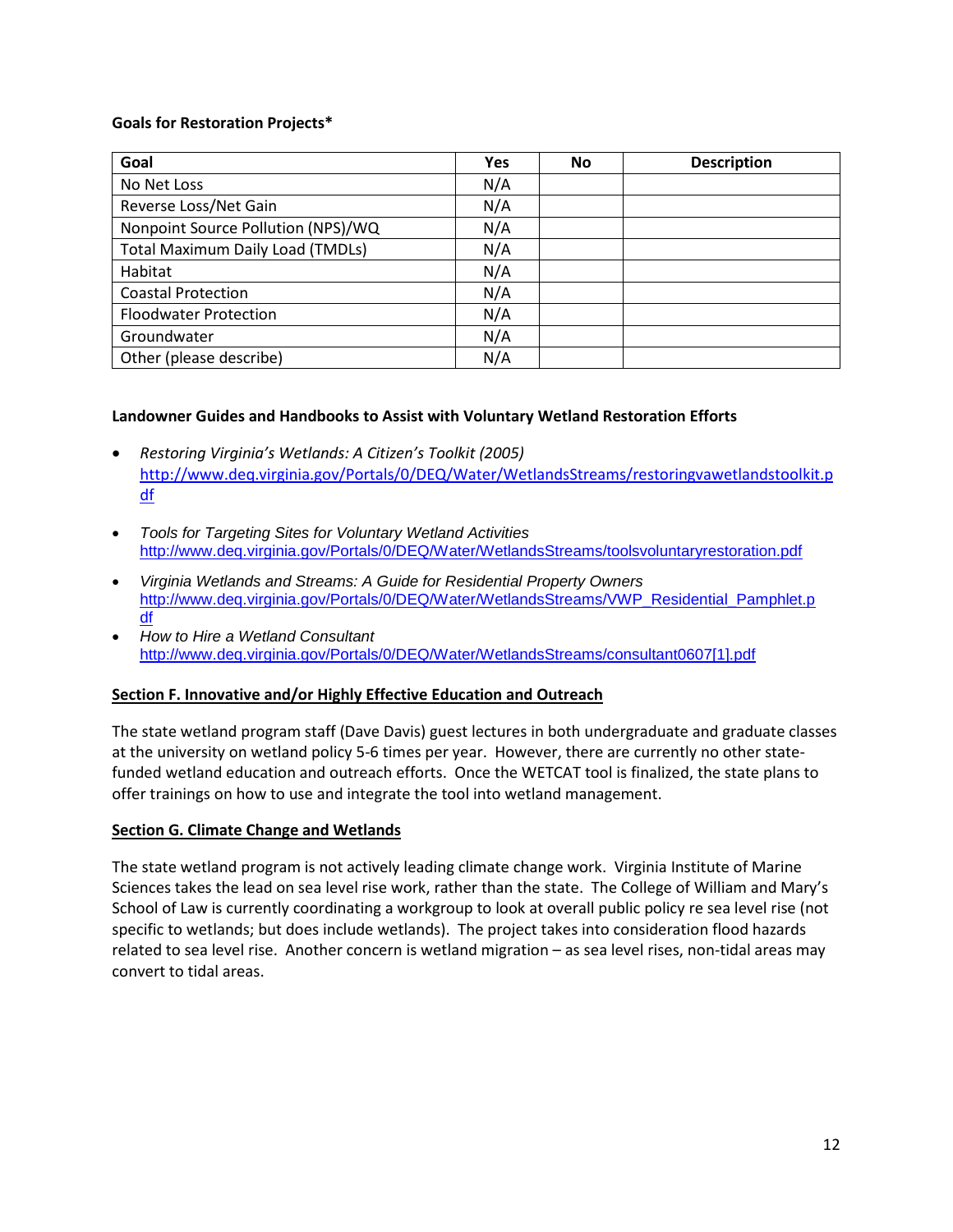# <span id="page-12-0"></span>**Section H. Integration**

| Entity/Program Area                     | Yes/No     | Description of the Connection                       |  |  |
|-----------------------------------------|------------|-----------------------------------------------------|--|--|
| NPDES/Stormwater                        | <b>YES</b> | Both programs are in the same division; lots of     |  |  |
|                                         |            | integration; overlap, but not same people; no joint |  |  |
|                                         |            | permit                                              |  |  |
| 303(d)                                  | <b>YES</b> | Both programs are in the same division; lots of     |  |  |
|                                         |            | integration; overlap, but not same people           |  |  |
| 305(b) reporting on wetlands            | <b>YES</b> | Both programs are in the same division; lots of     |  |  |
|                                         |            | integration; overlap, but not same people           |  |  |
| <b>Total Maximum Daily Load (TMDLs)</b> | <b>YES</b> | Both programs are in the same division; lots of     |  |  |
|                                         |            | integration; overlap, but not same people           |  |  |
| Climate Change/ Resiliency              | Limited    | Some sea level rise work, not led by state          |  |  |
| Land Use / Watershed planning           | In the     | WETCAT may provide linkages in the future           |  |  |
|                                         | future     |                                                     |  |  |
| Flood/Hazard Mitigation                 | NO.        | Run out of a very separate agency, minimal soft     |  |  |
|                                         |            | connections                                         |  |  |
| Coastal Work                            | <b>YES</b> | Serve jointly on the Virginia Coastal Policy Team   |  |  |
| <b>Wildlife Action Plan</b>             | <b>NO</b>  | No hard linkages                                    |  |  |
| Statewide Comprehensive Outdoor         | NO.        | No hard linkages                                    |  |  |
| <b>Recreation Plan (SCORP)</b>          |            |                                                     |  |  |
| Other - Trasnportation                  | <b>YES</b> | WETCAT has the capability to look at cumulative     |  |  |
|                                         |            | impacts as a linear feature to assist highway       |  |  |
|                                         |            | projects to conduct better NEPA analysis and        |  |  |
|                                         |            | develop location and design studies; how crossing   |  |  |
|                                         |            | multiple polygons, how fragmenting                  |  |  |

# **State Wetland Program Continuum**

| <b>Continuum Stage</b>              | <b>Core Element</b><br>1: Regulation | <b>Core Element 2:</b><br><b>Monitoring &amp;</b><br>Assessment | <b>Core Element</b><br>3: Wetland<br><b>Water Quality</b><br><b>Standards</b> | <b>Core Element 4:</b><br><b>Voluntary</b><br><b>Restoration</b>                                                                           |
|-------------------------------------|--------------------------------------|-----------------------------------------------------------------|-------------------------------------------------------------------------------|--------------------------------------------------------------------------------------------------------------------------------------------|
| <b>Mature Stage</b>                 | X<br>High                            |                                                                 |                                                                               |                                                                                                                                            |
| <b>Initial Implementation Stage</b> |                                      | X                                                               |                                                                               |                                                                                                                                            |
| <b>Development Stage</b>            |                                      | (Moving from<br>development to                                  | X                                                                             | X<br>(No state funded                                                                                                                      |
| <b>Early Stage</b>                  | Low                                  | implementation)                                                 |                                                                               | restoration work;<br>however, WETCAT<br>feature will be able<br>to tell what<br>restoration<br>potential exists for<br>a specific polygon) |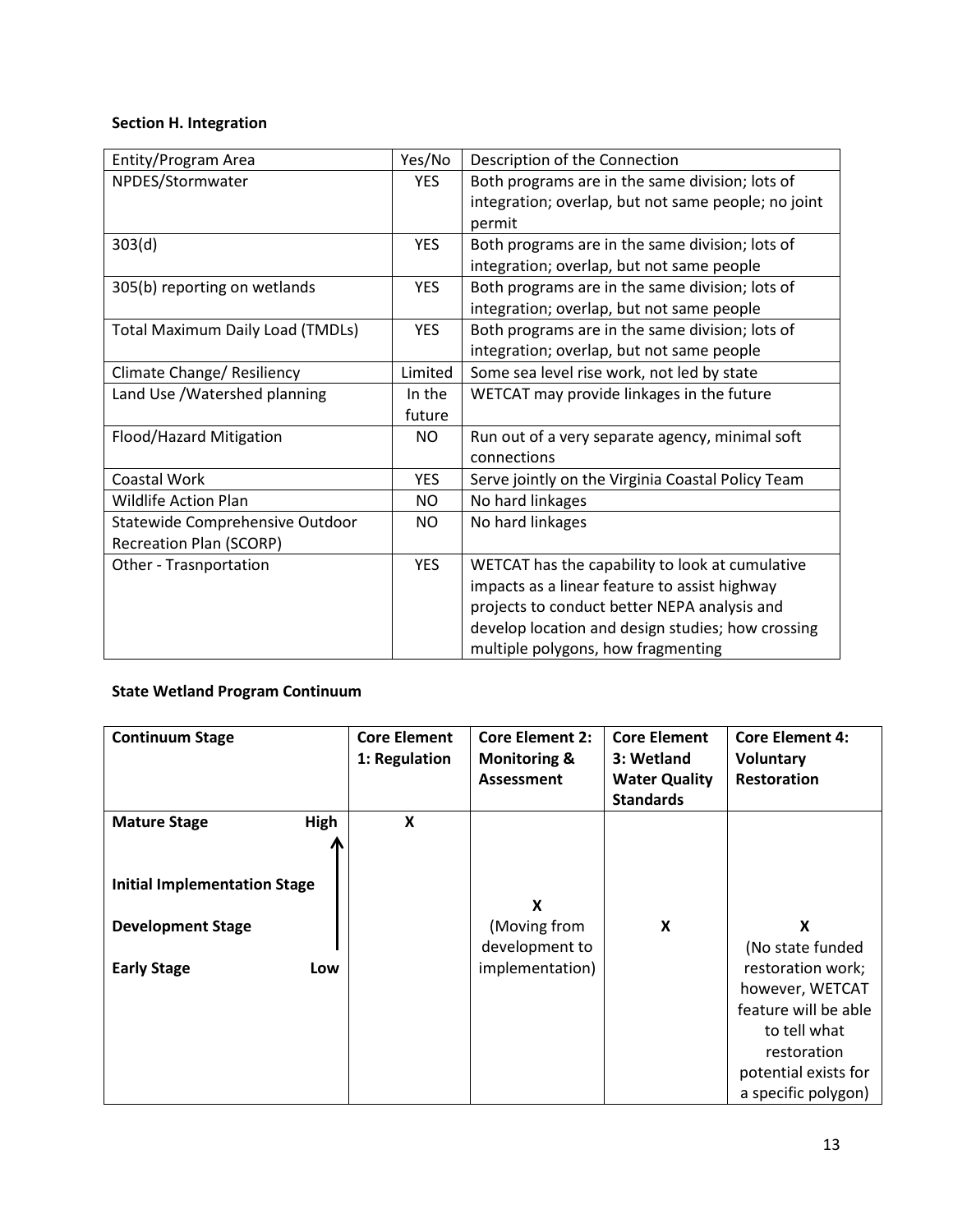## **Special Considerations:**

Virginia has over one million acres of wetlands including the Dismal Swamp, one of the few Atlantic white cedar wetlands remaining on the East Coast. Over 58 percent of these wetlands are located within the urban crescent between Washington, D.C. to Norfolk, an area experiencing unprecedented development pressure. While we have relatively large amounts of permitted impacts, we have a strong state program that protects all wetlands and requires that permits provide for no net loss of wetland acreage and function through effective compensatory mitigation.

# **Section I. Contact Information**

**Dave Davis** (Non-Tidal Wetlands) Director, Office of Wetlands and Stream Protection Virginia Department of Environmental Quality 629 East Maine Street, 9<sup>th</sup> Floor Richmond, VA 23219 (804) 698-4105 [Dave.davis@deq.virginia.gov](mailto:Dave.davis@deq.virginia.gov)

**Tony Watkinson** (Tidal Wetlands) Chief, Habitat Management Branch Virginia Marine Resources Commission 2600 Washington Avenue, 3rd Floor Newport News, VA 23607 (757) 247-2255 [Tony.watkinson@mrs.virginia.gov](mailto:Tony.watkinson@mrs.virginia.gov)

# **Section J. Useful Websites**

## **State Government Programs**

- 1. Department of Environmental Quality
	- a) Water Program
		- i. Clean Water Financing & Assistance [http://www.deq.virginia.gov/Programs/Water/CleanWaterFinancingAssistance.](http://www.deq.virginia.gov/Programs/Water/CleanWaterFinancingAssistance.aspx) [aspx](http://www.deq.virginia.gov/Programs/Water/CleanWaterFinancingAssistance.aspx)
		- ii. Wetlands & Stream Protection

The Virginia Water Protection Permit Program serves as Virginia's Section 401 certification program for federal Section 404 permits issued under the authority of the Clean Water Act. State law requires that a VWP permit be obtained before disturbing a wetland or stream by clearing, filling, excavating, draining, or ditching. Application is made through the Joint Permit Application process for concurrent federal and state project review.

<http://www.deq.virginia.gov/Programs/Water/WetlandsStreams.aspx>

• Land Owner Resources and Voluntary Restoration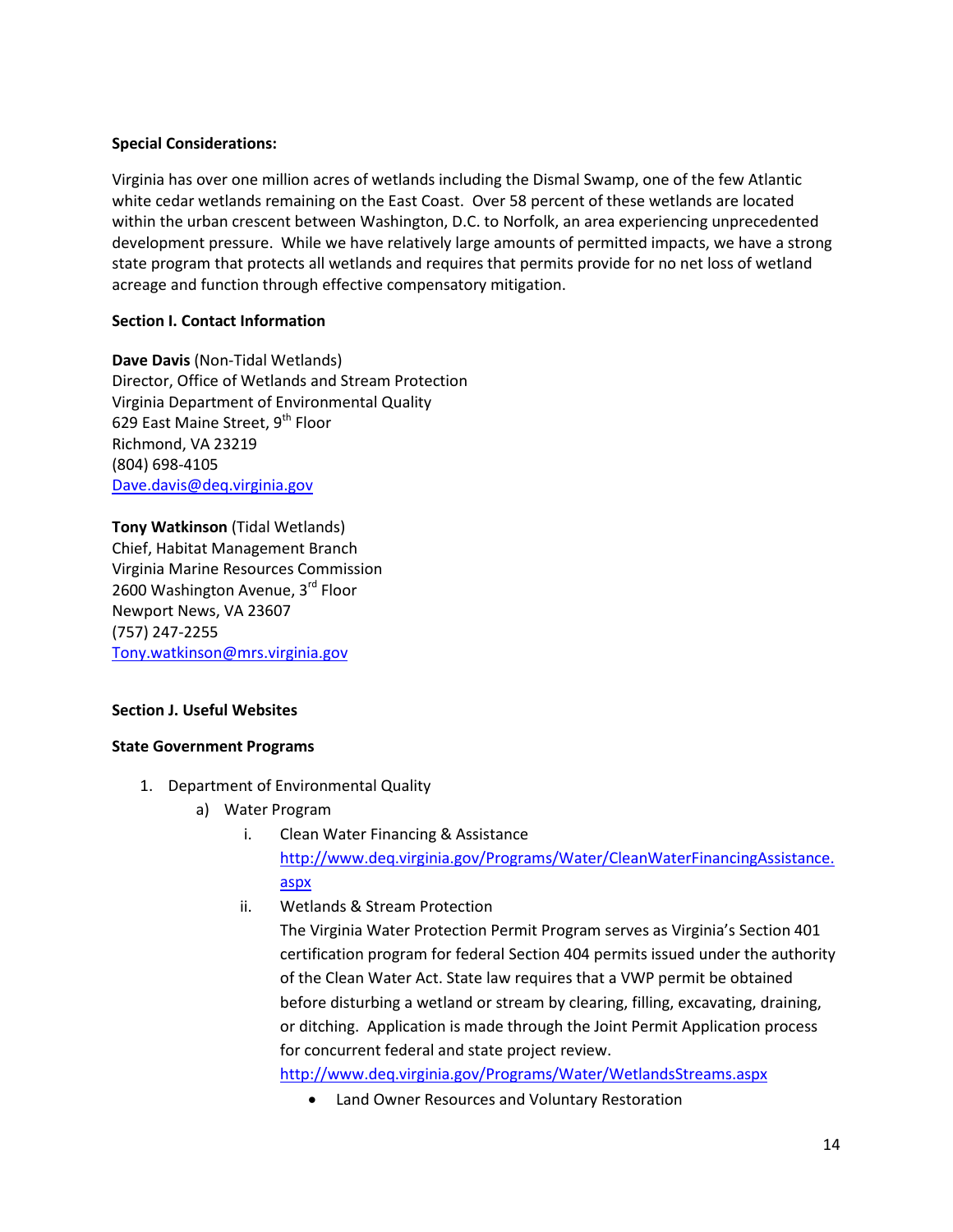[http://www.deq.virginia.gov/Programs/Water/WetlandsStreams/Lando](http://www.deq.virginia.gov/Programs/Water/WetlandsStreams/LandownerResourcesVoluntaryRestoration.aspx) [wnerResourcesVoluntaryRestoration.aspx](http://www.deq.virginia.gov/Programs/Water/WetlandsStreams/LandownerResourcesVoluntaryRestoration.aspx)

- Permits, Fees, and Regulations [http://www.deq.virginia.gov/Programs/Water/WetlandsStreams/Permi](http://www.deq.virginia.gov/Programs/Water/WetlandsStreams/PermitsFeesRegulations.aspx) [tsFeesRegulations.aspx](http://www.deq.virginia.gov/Programs/Water/WetlandsStreams/PermitsFeesRegulations.aspx)
- Surface Water Withdrawals and Impoundments [http://www.deq.virginia.gov/Programs/Water/WetlandsStreams/Surfac](http://www.deq.virginia.gov/Programs/Water/WetlandsStreams/SurfaceWaterWithdrawalsImpoundments.aspx) [eWaterWithdrawalsImpoundments.aspx](http://www.deq.virginia.gov/Programs/Water/WetlandsStreams/SurfaceWaterWithdrawalsImpoundments.aspx)
- Mitigation [http://www.deq.virginia.gov/Programs/Water/WetlandsStreams/Mitiga](http://www.deq.virginia.gov/Programs/Water/WetlandsStreams/Mitigation.aspx) [tion.aspx](http://www.deq.virginia.gov/Programs/Water/WetlandsStreams/Mitigation.aspx)
- Nontidal Wetlands Data Query Program [http://www.deq.virginia.gov/Programs/Water/WetlandsStreams/DataQ](http://www.deq.virginia.gov/Programs/Water/WetlandsStreams/DataQuery.aspx) [uery.aspx](http://www.deq.virginia.gov/Programs/Water/WetlandsStreams/DataQuery.aspx)
- Virginia Water Protection Compliance Program [http://www.deq.virginia.gov/Programs/Water/WetlandsStreams/Compl](http://www.deq.virginia.gov/Programs/Water/WetlandsStreams/Compliance.aspx) [iance.aspx](http://www.deq.virginia.gov/Programs/Water/WetlandsStreams/Compliance.aspx)
- Monitoring and Assessment Strategy [http://www.deq.virginia.gov/Programs/Water/WetlandsStreams/Monit](http://www.deq.virginia.gov/Programs/Water/WetlandsStreams/MonitoringAssessmentStrategy.aspx) [oringAssessmentStrategy.aspx](http://www.deq.virginia.gov/Programs/Water/WetlandsStreams/MonitoringAssessmentStrategy.aspx)
- Comprehensive Wetland Program Plan [http://water.epa.gov/type/wetlands/upload/virginia\\_wpp.pdf](http://water.epa.gov/type/wetlands/upload/virginia_wpp.pdf)
- iii. Chesapeake Bay Program <http://www.deq.virginia.gov/Programs/Water/ChesapeakeBay.aspxx>
- iv. Stormwater Management <http://www.deq.virginia.gov/Programs/Water/StormwaterManagement.aspx>
- v. Water Quality Information & TMDLs [http://www.deq.virginia.gov/Programs/Water/WaterQualityInformationTMDLs.](http://www.deq.virginia.gov/Programs/Water/WaterQualityInformationTMDLs.aspx) [aspx](http://www.deq.virginia.gov/Programs/Water/WaterQualityInformationTMDLs.aspx)
	- Nonpoint Source Pollution Management [http://www.deq.virginia.gov/Programs/Water/WaterQualityInformatio](http://www.deq.virginia.gov/Programs/Water/WaterQualityInformationTMDLs/NonpointSourcePollutionManagement.aspx) [nTMDLs/NonpointSourcePollutionManagement.aspx](http://www.deq.virginia.gov/Programs/Water/WaterQualityInformationTMDLs/NonpointSourcePollutionManagement.aspx)
- a) Coastal Zone Management Program

The Virginia Coastal Zone Management (CZM) Program is a network of Virginia state agencies and local governments, established in 1986 through an Executive Order, which administers enforceable laws, regulations and policies that protect our coastal resources and foster sustainable development.

i. Virginia Coastal & Estuarine Land Conservation Program [http://www.deq.virginia.gov/Programs/CoastalZoneManagement/CZMIssuesIni](http://www.deq.virginia.gov/Programs/CoastalZoneManagement/CZMIssuesInitiatives/CoastalEstuarineLandConservationProgram.aspx) [tiatives/CoastalEstuarineLandConservationProgram.aspx](http://www.deq.virginia.gov/Programs/CoastalZoneManagement/CZMIssuesInitiatives/CoastalEstuarineLandConservationProgram.aspx)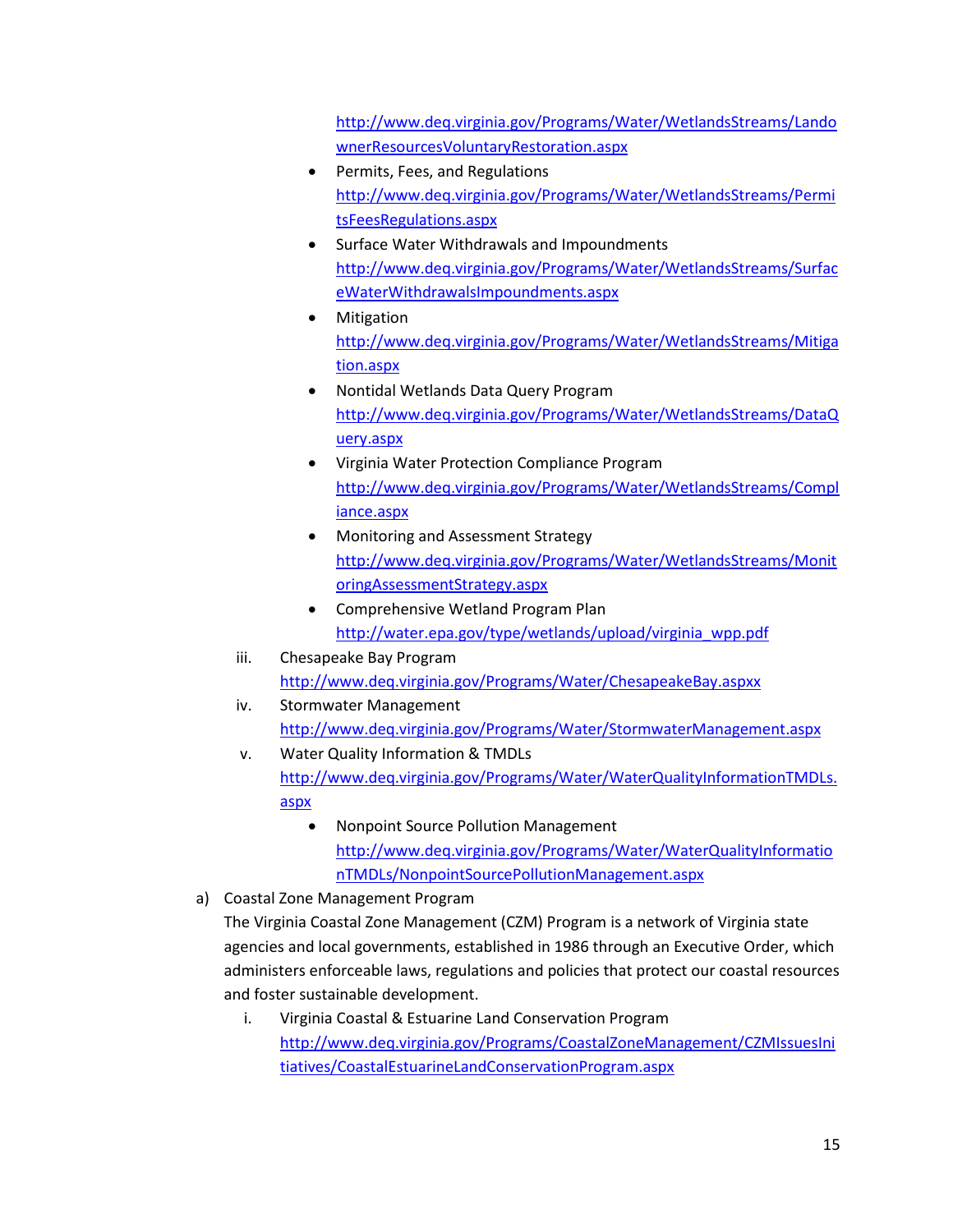- ii. Laws, Regulations, and Advisory Policies [http://www.deq.virginia.gov/Programs/CoastalZoneManagement/LawsRegulati](http://www.deq.virginia.gov/Programs/CoastalZoneManagement/LawsRegulationsGuidance.aspx#wetlands management) [onsGuidance.aspx#wetlands management](http://www.deq.virginia.gov/Programs/CoastalZoneManagement/LawsRegulationsGuidance.aspx#wetlands management)
- 2. Marine Resources Commission
	- a) Habitat Management Division We manage the state's submerged bottom lands, tidal wetlands, sand dunes and beaches in order to preserve and protect Virginia's natural resources and the habitat our saltwater fisheries depend on. <http://www.mrc.state.va.us/hmac/hmoverview.shtm>
	- b) Guidelines For Tidal Wetland Mitigation Banks In Virginia <http://www.mrc.state.va.us/regulations/fr391.shtm>
- 3. Department of Agriculture & Consumer Services
	- a) Agricultural Stewardship Program <http://www.vdacs.virginia.gov/stewardship/index.shtml>
- 1. Department of Game & Inland Fisheries
	- a) Habitat Partners program <http://www.dgif.virginia.gov/habitat/>
- 2. Department of Conservation & Recreation
	- a) Water Quality Effective July 1, 2013, regulatory programs previously managed by DCR related to erosion and sediment control, the Chesapeake Bay Act and stormwater management will be handled by the Virginia Department of Environmental Quality.
	- b) Natural Heritage Program [http://www.dcr.virginia.gov/natural\\_heritage/index.shtml](http://www.dcr.virginia.gov/natural_heritage/index.shtml)
	- c) Floodplain Management Program [http://www.dcr.virginia.gov/dam\\_safety\\_and\\_floodplains/index.shtml](http://www.dcr.virginia.gov/dam_safety_and_floodplains/index.shtml)
	- d) Tidal Wetlands [http://www.dcr.virginia.gov/natural\\_heritage/natural\\_communities/ncEI.shtml](http://www.dcr.virginia.gov/natural_heritage/natural_communities/ncEI.shtml)

## **Federal Wetland Programs**

1. USDA Natural Resources Conservation Program Wetlands Reserve Program <http://www.nrcs.usda.gov/wps/portal/nrcs/main/va/programs/easements/wetlands/>

## **Other Organization Wetland Programs**

- 1. County of Gloucester Wetlands Board [http://www.gloucesterva.info/CodesCompliance/EnvironmentalPrograms/WetlandsBoard/tabid](http://www.gloucesterva.info/CodesCompliance/EnvironmentalPrograms/WetlandsBoard/tabid/891/Default.aspx) [/891/Default.aspx](http://www.gloucesterva.info/CodesCompliance/EnvironmentalPrograms/WetlandsBoard/tabid/891/Default.aspx)
- 2. Fairfax County
	- a) Huntley Meadows Park Wetland Restoration Project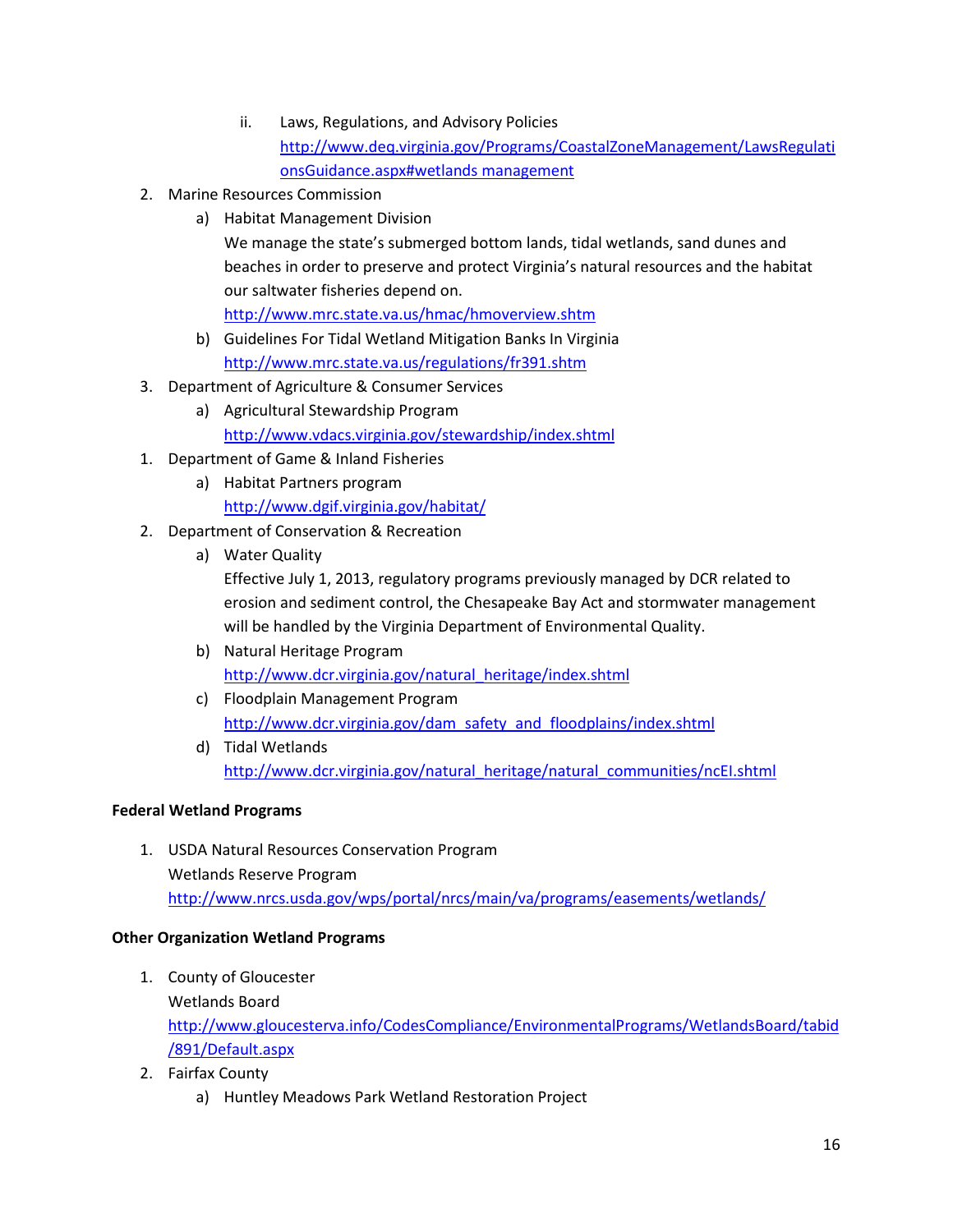<http://www.fairfaxcounty.gov/parks/huntley-meadows-park/restorationproject.htm>

- 3. Center for Coastal Resource Management
	- a) Wetlands <http://ccrm.vims.edu/wetlands/index.html>
- 4. Chesapeake Bay Program

The Chesapeake Bay Program is a unique regional partnership that has led and directed the restoration of the Chesapeake Bay since 1983. The Chesapeake Bay Program partners include the states of Maryland, Pennsylvania and Virginia; the District of Columbia; the Chesapeake Bay Commission, a tri-state legislative body; the Environmental Protection Agency, representing the federal government; and participating citizen advisory groups.

- a) Agriculture <http://www.chesapeakebay.net/issues/issue/agriculture>
- b) Groundwater <http://www.chesapeakebay.net/issues/issue/groundwater>
- c) Rivers & Streams [http://www.chesapeakebay.net/issues/issue/rivers\\_and\\_streams](http://www.chesapeakebay.net/issues/issue/rivers_and_streams)
- d) Sediment <http://www.chesapeakebay.net/issues/issue/sediment>
- e) Stormwater Runoff [http://www.chesapeakebay.net/issues/issue/stormwater\\_runoff](http://www.chesapeakebay.net/issues/issue/stormwater_runoff)
- f) Wetlands <http://www.chesapeakebay.net/issues/issue/wetlands>
- 5. Alliance for Chesapeake Bay

The Alliance brings together individuals, organizations, businesses and governments to find collaborative solutions, to build a strong commitment to stewardship, and to deliver innovative, broadly-supported programs that benefit the land, waters, and residents of the Chesapeake Bay.

- a) Virginia Citizen Wetland Education, Outreach And Monitoring Program [https://allianceforthebay.org/resources/publications-old/virginia-citizen-wetland](https://allianceforthebay.org/resources/publications-old/virginia-citizen-wetland-education-outreach-and-monitoring-program/)[education-outreach-and-monitoring-program/](https://allianceforthebay.org/resources/publications-old/virginia-citizen-wetland-education-outreach-and-monitoring-program/)
- 6. Virginia Association of Wetland Professionals

<http://www.vawp.org/>

7. Piedmont Environmental Council

The Piedmont Environmental Council (PEC) have offices throughout a nine county Piedmont region that includes Albemarle, Clarke, Culpeper, Fauquier, Greene, Loudoun, Madison, Orange and Rappahannock counties.

- a) Field Guide to Common Wetland Plants of Virginia's Piedmont [http://www.pecva.org/maps-and-resources/publications/conservation-and-rural](http://www.pecva.org/maps-and-resources/publications/conservation-and-rural-programs/399-field-guide-to-common-wetland-plants-of-virginias-piedmont)[programs/399-field-guide-to-common-wetland-plants-of-virginias-piedmont](http://www.pecva.org/maps-and-resources/publications/conservation-and-rural-programs/399-field-guide-to-common-wetland-plants-of-virginias-piedmont)
- 8. Virginia Institute of Marine Science/William & Mary College
	- a) Virginia Wetlands Report <http://www.vims.edu/bayinfo/wetlandreports/index.php>
- 9. National Aquarium